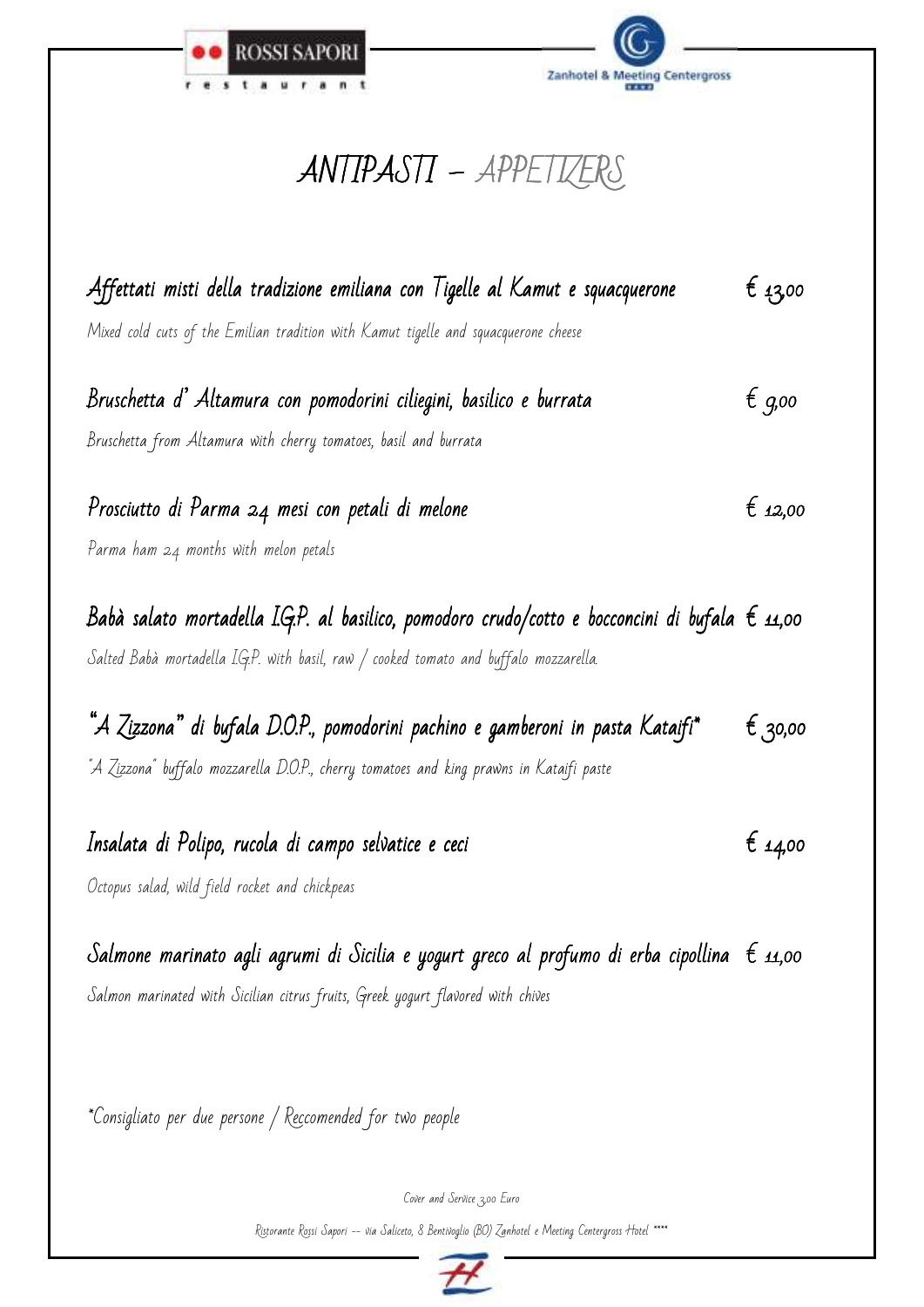



# PRIMI PLATTI – FIRST DISHES

| Tortelloni di ricotta e prezzemolo in emulsione di burro e salvia<br>Tortelloni with ricotta and parsley in an emulsion of butter and sage                                | $\epsilon$ 11,00 |
|---------------------------------------------------------------------------------------------------------------------------------------------------------------------------|------------------|
| Tagliatelle gialle al ragù "Vecchia Bologna"<br>Yellow tagliatelle with "Old Bologna" ragù                                                                                | $t_{10,00}$      |
| Spaghetto alla chitarra, pomodorini pachino freschi, basilico e crema di bufala<br>Spaghetti chitarra pasta, fresh pachino tomatoes, basil and buffalo cream              | $\epsilon$ 10,00 |
| Fusillone integrale, dadolata di pesce spada, melanzane dorate, datterino e menta<br>Wholemeal fusillone, diced swordfish, golden aubergines, datterino tomatoes and mint | € 14,00          |
| Spaghetti di Gragnano I.G.P. alle vongole dell' Adriatico<br>Spaghetti from Gragnano I.G.P. with clams from the Adriatic                                                  | € 14,00          |
| Paccheri ai gamberi, crema di zafferano e limone<br>Paccheri pasta with prawns, saffron and lemon cream                                                                   | t 15,00          |
| Scialatielli allo Scoglio (Aragostella, Scampo, Granchio, Cozze, Gambero e Lupini)<br>Scialatielli pasta allo Scoglio (Lobster, Scampo, Crab, Mussels and Clams)          | t 27,00          |

Cover and Service 3,00 Euro

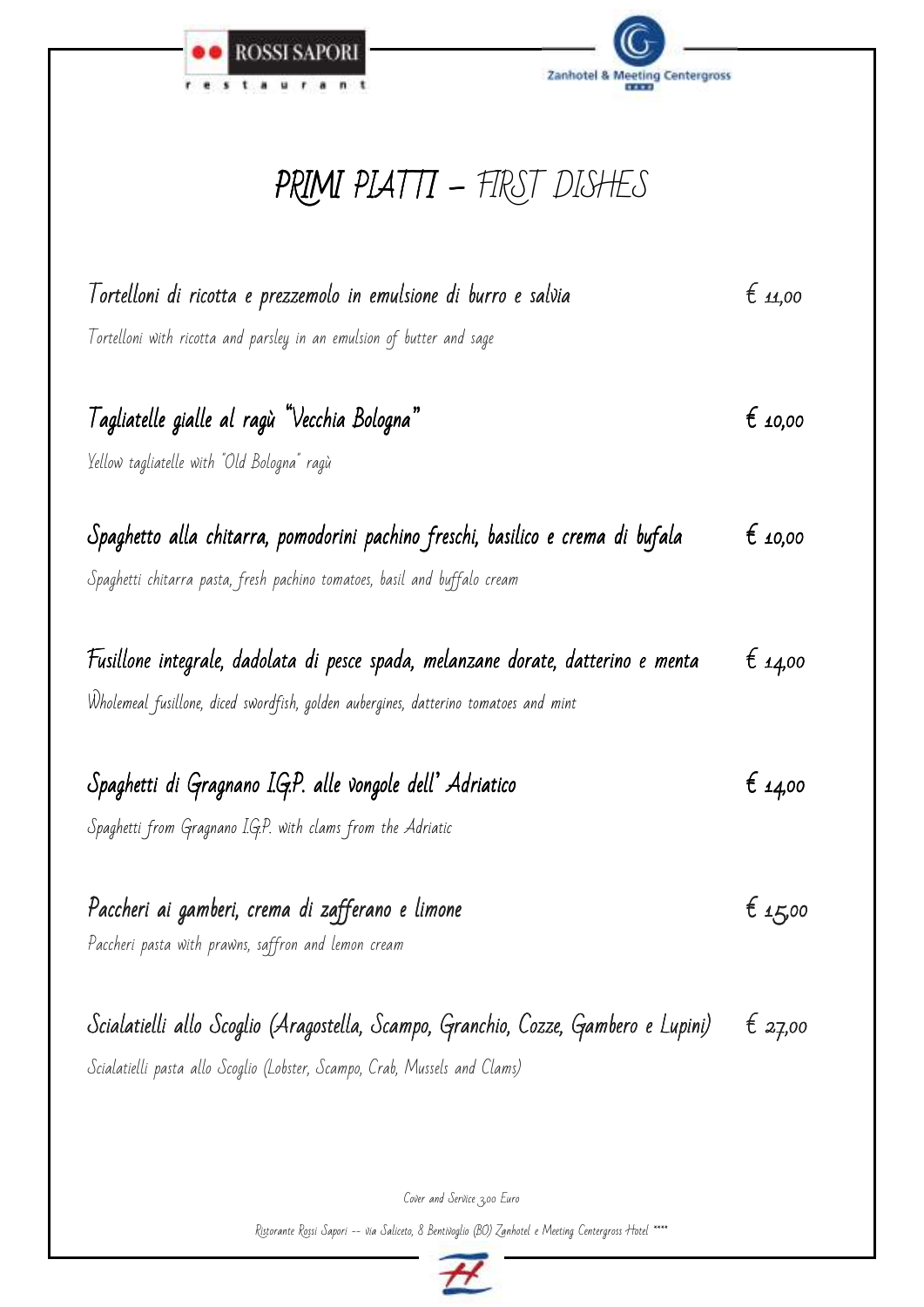



#### SECONDI - MAIN COURSES

| Caesar salad  (Lattuga, Petto di pollo, Crostini di pane, Parmigiano, salsa Caesar) | $t_{4,5,00}$       |
|-------------------------------------------------------------------------------------|--------------------|
| Caesar salad (Lettuce, Chicken breast, Croutons, Parmesan, Caeisar sauce)           |                    |
| Paillard di vitello alla brace                                                      | € 15,00            |
| Grilled veal paillard                                                               |                    |
| Fiorentina di Scottona dell' Appennino Emiliano alla brace ( min. 9 hg )            | $\epsilon$ 5,00 hg |
| Grilled Fiorentina di Scottona from the Emilian Apennines (minimum 9 hectograms )   |                    |
| Costata di Scottona dell' Appennino Emiliano alla brace ( min. 7 hg )               | $\epsilon$ 4,00 hg |
| Grilled Scottona steak from the Emilian Apennines (minimum 7 hectograms )           |                    |
| Fritto di calamari, gamberi e verdurine di stagione                                 | $\epsilon$ 17,00   |
| Fried calamari, prawns and seasonal vegetables                                      |                    |
| Spiedini di Gamberi Argentina alla griglia*                                         | € $18,00$          |
| Grilled Argentine Shrimp Skewers *                                                  |                    |
| Trancio di Salmone alla griglia*                                                    | € 16,00            |
| Norwegian salmon steak                                                              |                    |
| Lingotto di "pescato all' amo" alla griglia* ( Dentice, Ricciola, Ombrina, ecc. )   | £ 20-26            |
| Grilled "fish hooked" ingot * (Dentex, Amberjack, Ombrina, etc.)                    |                    |
| Branzino alla griglia in bellavista*                                                | £18,00             |
| Grilled sea bass in bellavista *                                                    |                    |

\*Pietanza leggermente panata "alla romagnola", con pane profumato composto da pane, profumo dell' aglio, prezzemolo; se lo si gradisce al "naturale", comunicarlo al personale di sala.

\* Lightly breaded "Romagna-style" dish, with fragrant bread made up of bread, the scent of garlic, parsley; if you like it "natural", communicate it to the waiter.

Cover and Service 3,00 Euro

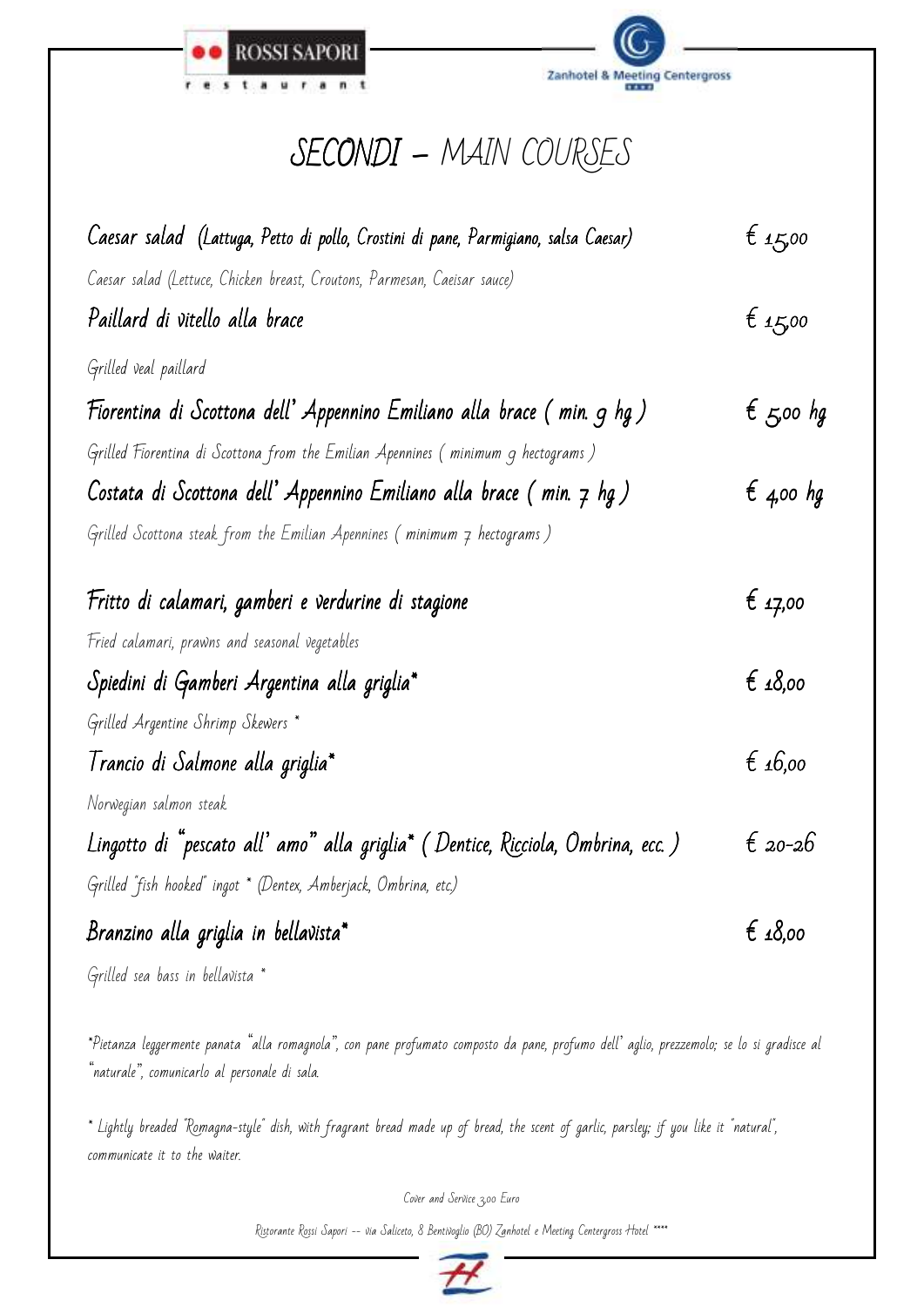

Zanhotel & Meeting Centergross

# CONTORNI – – SIDE DISHES

| Verdura di Stagione saltata all' olio extra vergine d' oliva | $t$ , 5,50 |
|--------------------------------------------------------------|------------|
| Seasonal vegetables sauteed in extra virgin olive oil.       |            |
| Patate arrosto al profumo di Rosmarino                       | 64,50      |
| Baked potatoes with rosemary                                 |            |
| Insalata mista con Pomodori e Carote                         | $t_{4,50}$ |
| Mixed salad with tomatoes and carrots                        |            |

## LE INSALATONE- SALADS

| Insalatona Vegana<br>Insalata Verde, Radicchio, Finocchio, Petali di mandorle, Arancia pelata a vivo e salsa al Mango<br>Green Salad, Radicchio, Fennel, Almond Petals, Peeled Orange and Mango sauce |   | 10.00 |
|-------------------------------------------------------------------------------------------------------------------------------------------------------------------------------------------------------|---|-------|
| Insalatona Rossi Sapori                                                                                                                                                                               | ŧ | 10,00 |
| Insalata mista, Carote, Pomodorini, Filettini di Sgombro sott'olio, Mozzarella di bufala                                                                                                              |   |       |
| Mixed salad, Carrots, Cherry tomatoes, Mackerel fillets in oil, Buffalo mozzarella                                                                                                                    |   |       |
|                                                                                                                                                                                                       |   |       |
| Insalatona Greca                                                                                                                                                                                      |   | 10.00 |
| Feta, Cetrioli, Olive, Pomodoro, Cipolla, Lattuga, Basilico                                                                                                                                           |   |       |
| Feta, Cucumbers, Olives, Tomato, Onion, Lettuce, Basil and Buffalo                                                                                                                                    |   |       |
|                                                                                                                                                                                                       |   |       |
| Cover and Service 3,00 Euro                                                                                                                                                                           |   |       |
| Ristorante Rossi Sapori -- via Saliceto, 8 Bentivoglio (BO) Zanhotel e Meeting Centergross Hotel ****                                                                                                 |   |       |